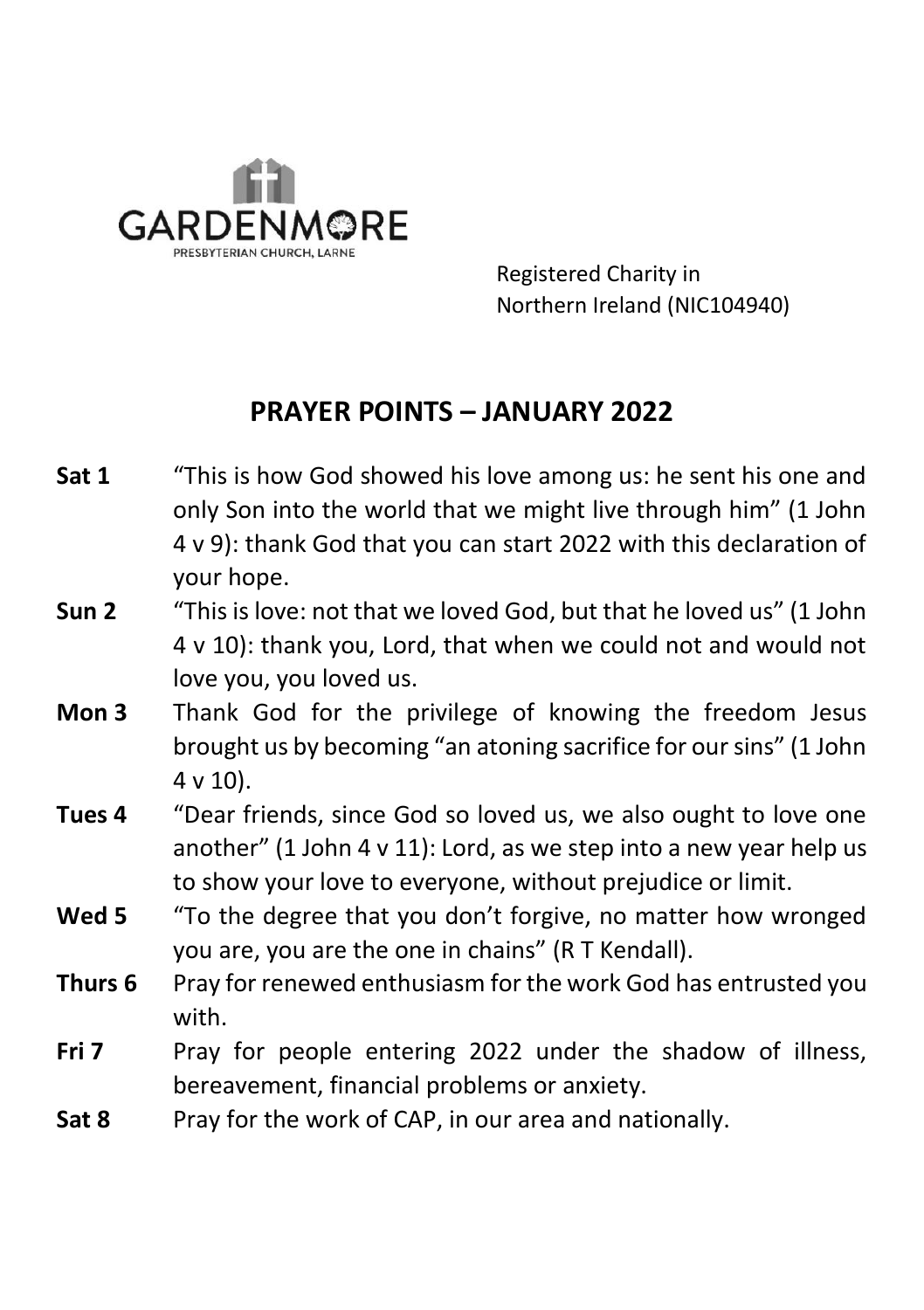- **Sun 9** Pray for an opportunity to bless and encourage someone today.
- **Mon 10** Pray for release from "what if" worries about the future.
- **Tues 11** Pray for confident trust that God will provide everything you need.
- **Wed 12** Pray again for those people struggling with covid, and for our NHS workers.
- **Thurs 13** Pray for people around the world who have limited (or no) access to medical help, immunisation jabs or support.
- **Fri 14** Pray for our children and young people going back to continued disruption in schools, colleges and work.
- **Sat 15** Thank you, Lord, that we can come into your presence freely and with praise (Psalm 100).
- **Sun 16** Praise God today for his great compassion and love (Luke 7 v 13; Psalm 103 v 13).
- **Mon 17** "There is no task so low that we may not elevate it; so dull that we may not enliven it, if we understand that what we are doing is service to our Lord" (Henry Giles).
- **Tues 18** Ask God to help you remember today that he is with you, working in you and on your behalf, unceasingly.
- **Wed 19** Pray your problems out to God and leave them in his hands.
- **Thurs 20** Proverbs 3 v 7: Lord, help us not to be impressed with our "wisdom" or to think that we can get by without leaning on you.
- **Fri 21** Pray for the work of the groups and societies that have been able to re-start in Gardenmore.
- **Sat 22** Pray for the girls and leaders of GB.
- **Sun 23** Pray for our Sunday schools and the work done for God in them.